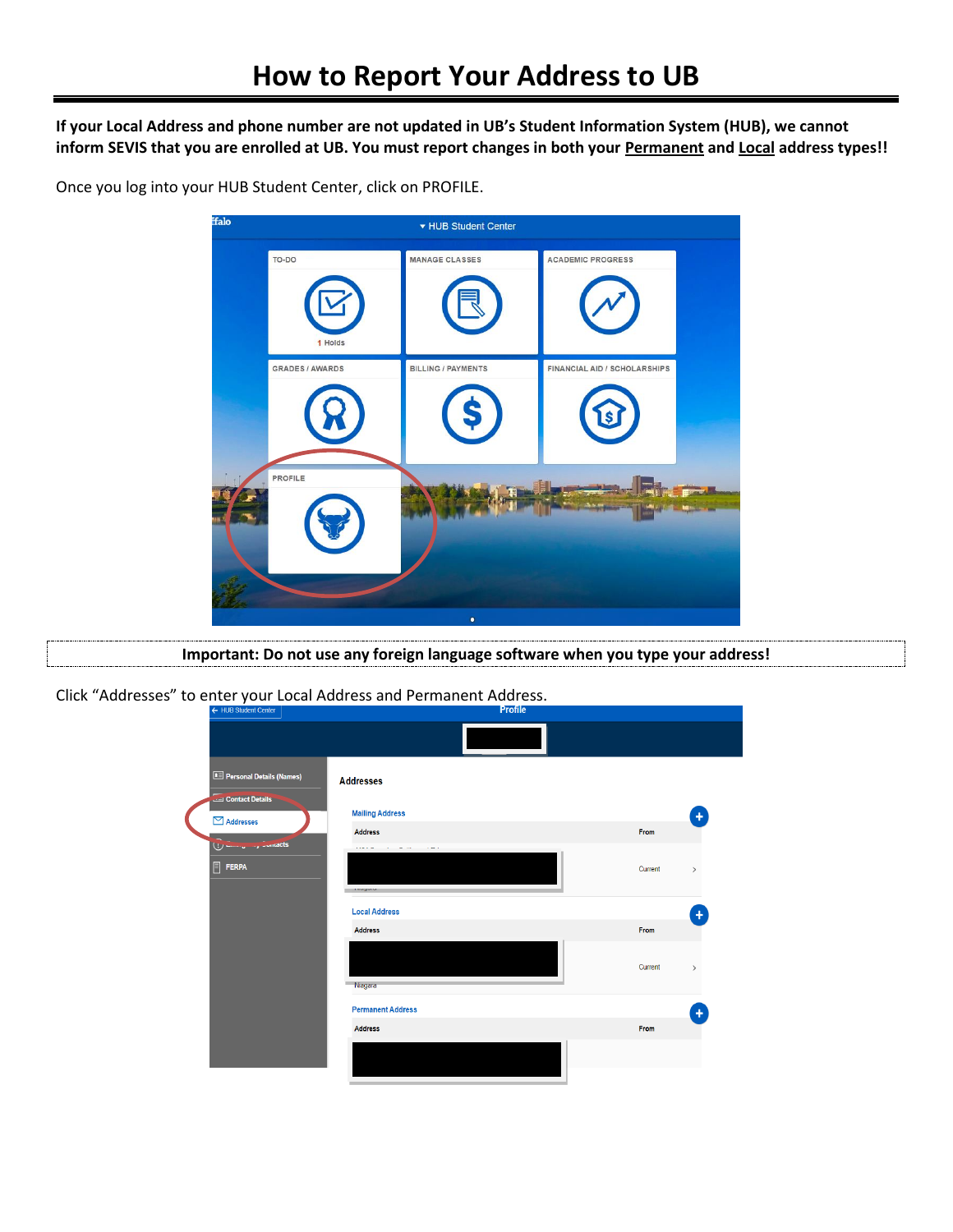## **How to Write Your U.S. Address:**

- Do not forget to enter Country first
- Do not include your name in the address lines
- **Enter your street address in Address line 1.** The third address line will not be reported to SEVIS!
- Change your address in the HUB Student Center each time you move and within 10 days of the move



**After you enter your address, click Save.** 

- **Permanent Address: Home Country Address (enter Country first)**
- **Local Address:** Residence in Buffalo (not an overseas address, P.O. Box, or UB department address)

## **Report Your Phone Number to UB**

|                  |                            |                        | 网络大学      |             |              |  |
|------------------|----------------------------|------------------------|-----------|-------------|--------------|--|
|                  | 8 Designal Details (Names) | <b>Contact Details</b> |           |             |              |  |
|                  | Contact Details            | <b>Email</b>           |           |             |              |  |
| $\Box$ Addresses |                            | Email                  |           | <b>Type</b> | Preferred    |  |
|                  | (1) Emergency Contacts     |                        |           | Campus      | $\checkmark$ |  |
| $\Box$ FERPA     |                            |                        |           | Personal    |              |  |
|                  |                            | Phone                  |           |             |              |  |
|                  |                            |                        | Type      |             | Preferred    |  |
|                  |                            |                        | Mobile    |             |              |  |
|                  |                            |                        |           |             | $\checkmark$ |  |
|                  |                            |                        | Permanent |             |              |  |